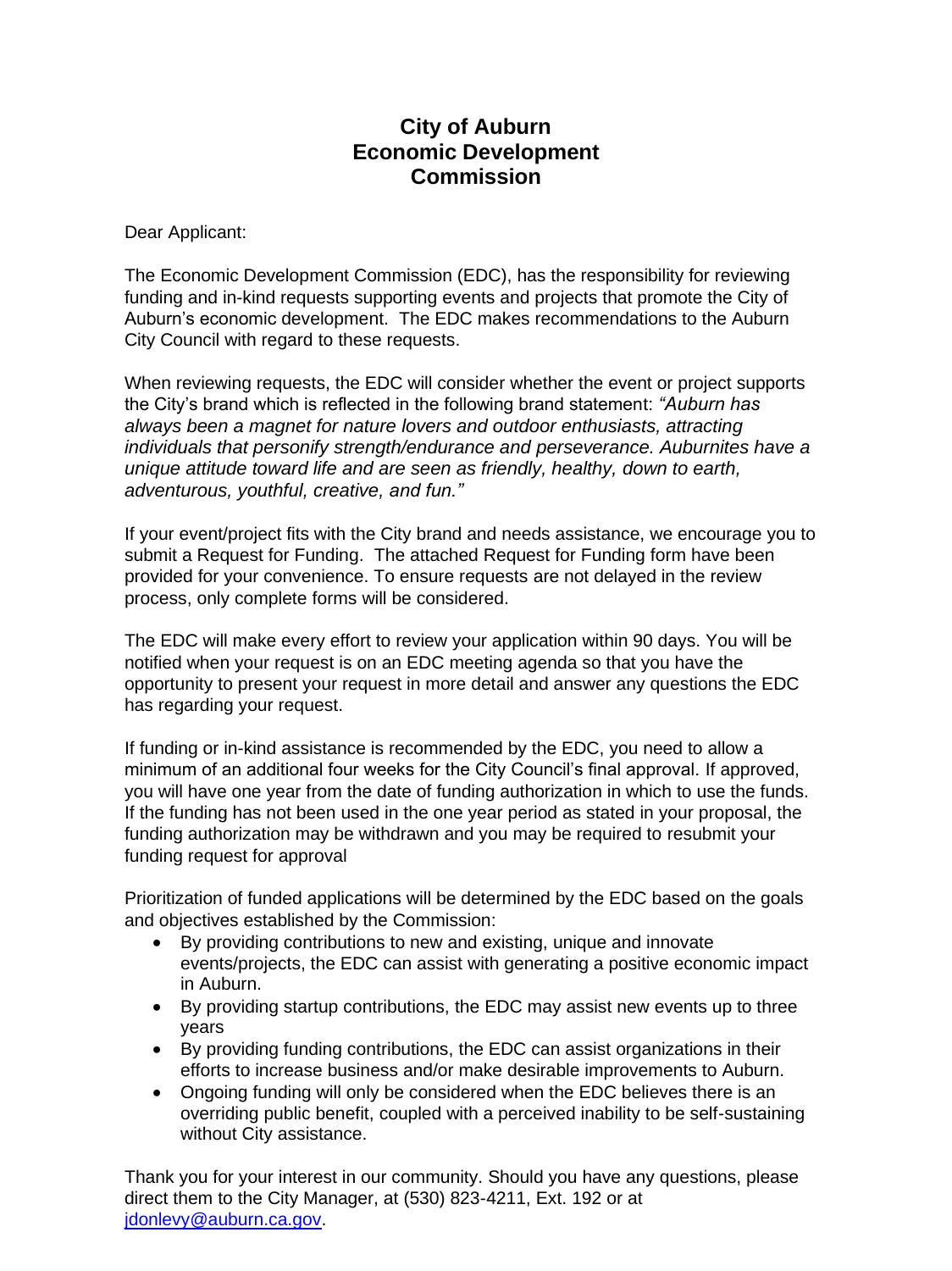## **CITY OF AUBURN ECONOMIC DEVELOPMENT COMMISSION REQUEST FOR FUNDING**

**Organization: Contact Name/Title: Address:**

**Phone/Email:**

**Funding Information**

| AMOUNT REQUESTED FROM EDC                                   |   |
|-------------------------------------------------------------|---|
| Value of in-kind services requested from City               |   |
| Amount of other funds and in-kind services for this project | S |
| Total amount from all funding sources                       |   |

Provide a detailed budget for your project or event. At a minimum, please provide a breakdown of your total revenue, which should include fundraising, grants/donations, investment income, value of in-kind services, and any existing balance(s). Also, provide a breakdown of your expenses, which should include fundraising, insurance, printing, postage, office promotion, professional fees, and contingency. State "none" or "not applicable" when appropriate.

**Proposal Information** (attach additional pages as necessary)

1. Provide a complete description of your project or event (include if this is a onetime or ongoing project or event). Attach pictures, drawings, and posters, if needed, to clearly define its scope. Include the purpose and anticipated results of your project or event. For events, include the number of participants anticipated, location of the event, and hours. Provide clear, complete, and accurate information: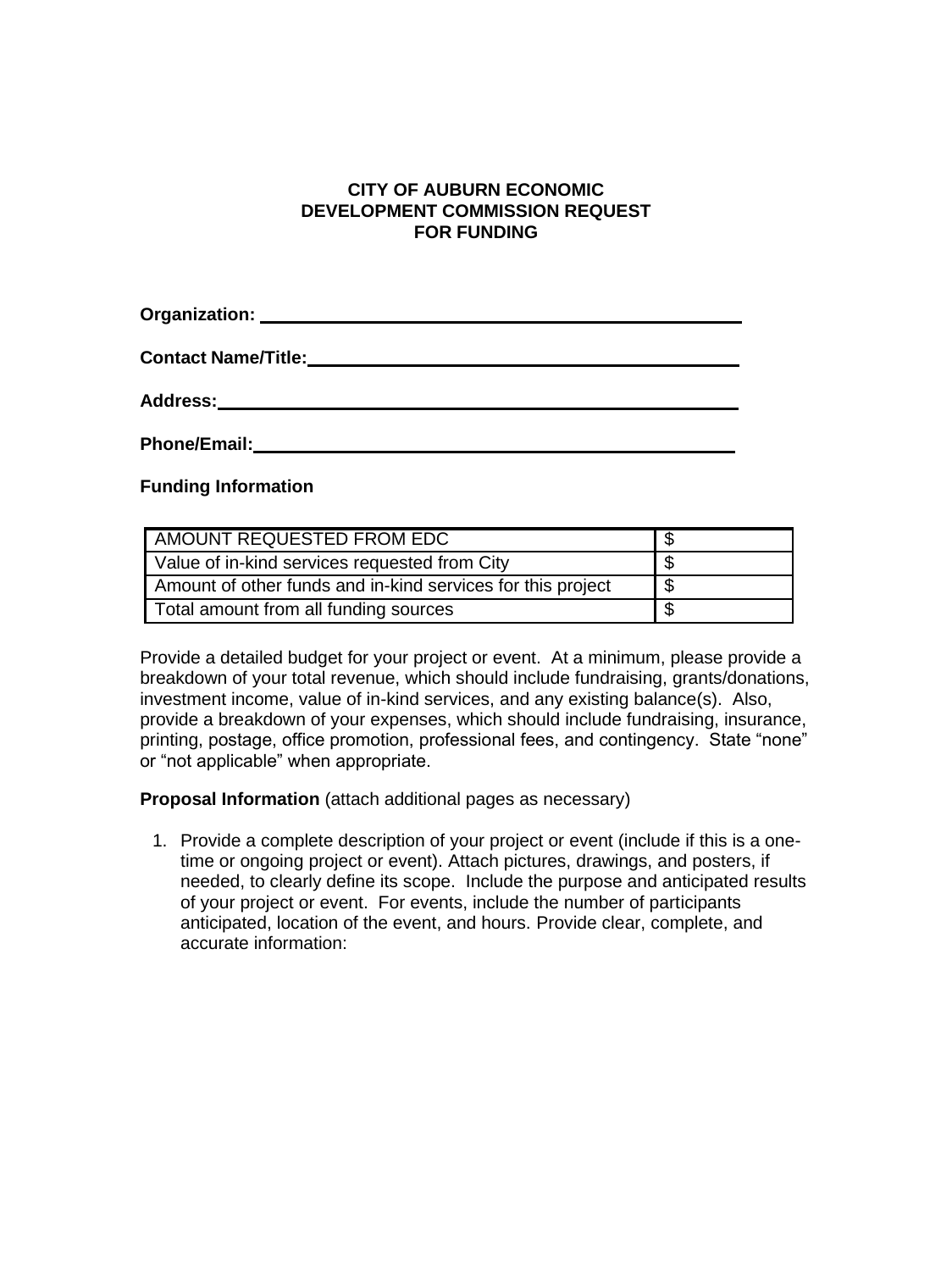2. How will the requested funds be used?

3. Provide a description of in-kind services requested from City (if any):

4. How does your project or event enhance Auburn's business environment and economic base? Please elaborate. What measurable results or goals are expected? Measurable goals are an important portion of a well-planned event or project. Please include all measurable benefits to Auburn.

5. Does this project or event promote Auburn as a destination for visitors? If so, how?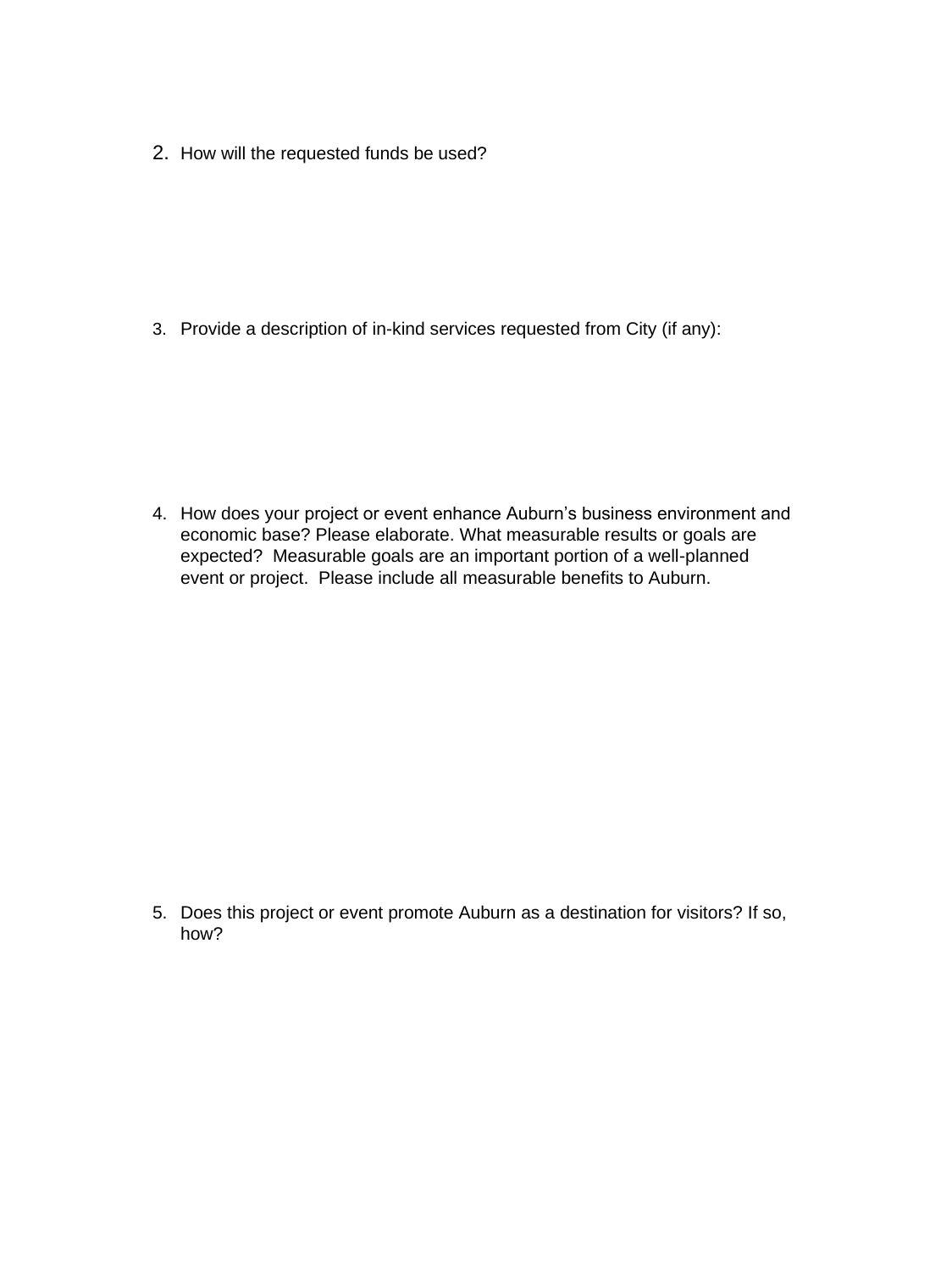6. How does this project or event align with Auburn's brand?

7. If this project or event has received EDC funding in the past, please provide history and reasons why continued funding should be considered.

By requesting funding, I agree to report on the outcomes of the project or event if funding is approved and provided. This report must be submitted no later than 60 days from the last day of the project or event. Please submit the report to: City Manager, Auburn City Hall, 1225 Lincoln Way, Room 9, Auburn, CA 95603. The report must include the following:

- 1. Estimated number of participants or attendees in the project or event
- 2. Estimated economic impact of the project or event
- 3. How the project or event benefitted Auburn's brand, economic base, and/or business environment
- 4. An explanation of the marketing and outreach strategy for the event or project
- 5. What outcomes were achieved as a result of the funding
- 6. Provide stories or anecdotal evidence of the impact and difference made for participants or attendees
- 7. Provide a final income and expense budget
- 8. Provide photos of the project or event

\_\_\_\_\_\_\_\_\_\_\_\_\_\_\_\_\_\_\_\_\_\_\_\_\_\_\_\_\_\_\_\_\_\_\_\_\_\_\_\_

Signature of Contact Person

Date Submitted: Date Reviewed by EDC